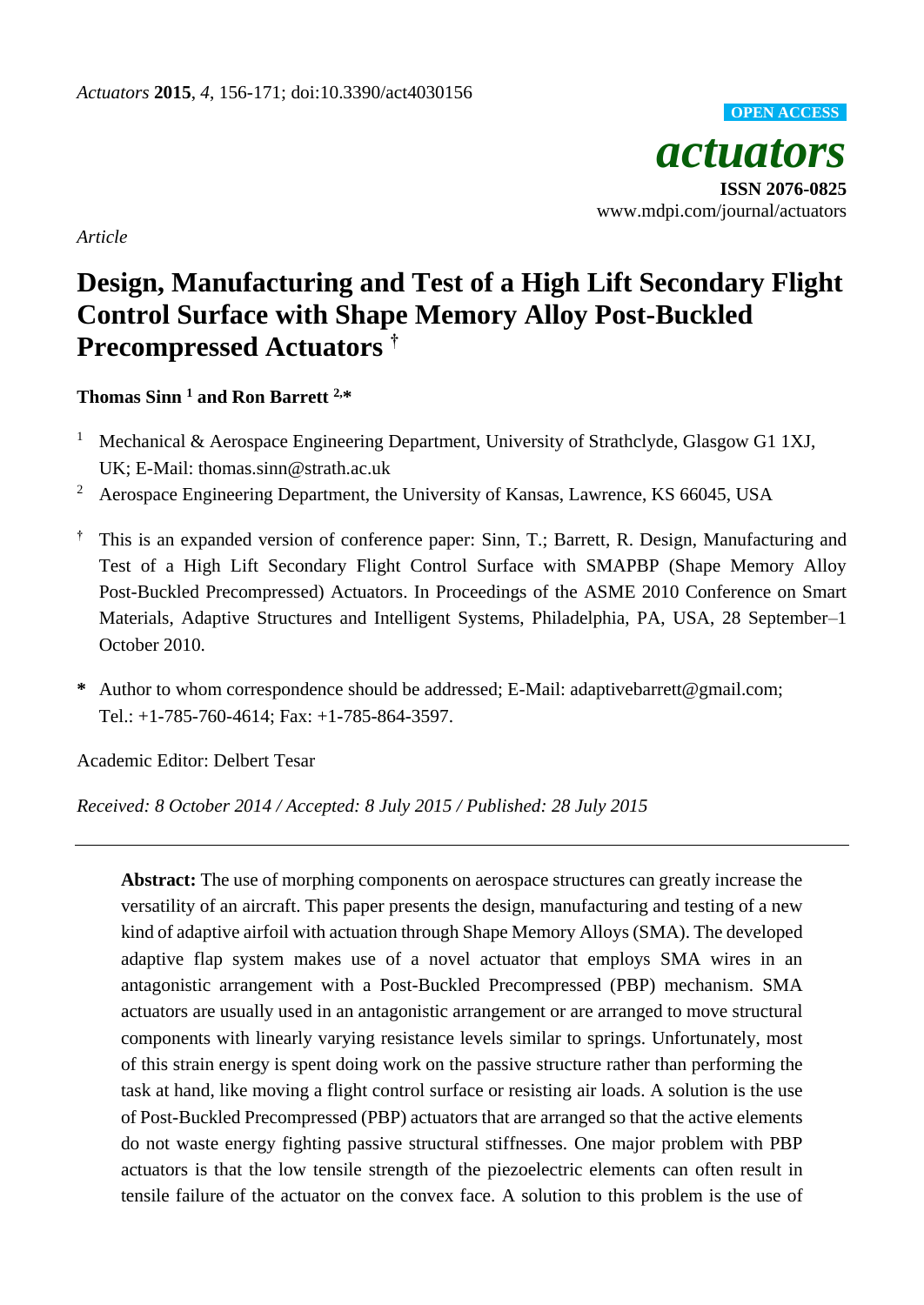SMA as actuator material due to their tolerance of tensile stresses. The power consumption to hold deflections is reduced by approximately 20% with the Post-Buckled Precompressed mechanism. Conventional SMAs are essentially non-starters for many classes of aircraft due to the requirement of holding the flight control surfaces in a given position for extremely long times to trim the vehicle. For the reason that PBP actuators balance out air and structural loads, the steady-state load on the SMAs is essentially negligible, when properly designed. Simulations and experiments showed that the SMAPBP actuator shows tip rotations on the order of 45°, which is nearly triple the levels achieved by piezoelectric PBP actuators. The developed SMAPBP actuator was integrated in a NACA0012 airfoil with a flexible skin to carry out wind tunnel tests.

**Keywords:** smart airfoil; shape memory alloy; post-buckled precompressed

## **1. Introduction**

For more than 20 years, adaptive materials have been regularly integrated into aerospace vehicles, structures and surfaces of many sizes. From F-14s to Boeing 787s their ability to change physical properties or state on demand has made them desirable for many different devices. Starting with simple bending- and twist-active plates in the late 1980s, some of the first rudimentary flap-type devices were seen as early as 1990 [1–4]. The first attempts at making adaptive rotors, missile fins, wings and stabilizers were also publicly exhibited in 1990 with the first patent on such devices issuing in 1995 [5–8]. These devices showed great promise and lead to numerous aeroelastic studies and development of missile fins which were capable of nontrivial deflection levels, high rates and very compact form factors [9–18]. Several early studies explored the potential for using adaptive materials on hard-launched munitions and air to ground weapon systems [19–29]. A number of helicopter rotor studies drawing their lineage back to the late 1980s and continuing through the 1990s showed fundamental utility of the piezoelectric materials as rotor blade actuators [6,7,30–32]. These many advances were shown to be "enabling" for some of the smallest aircraft commissioned by the Department of Defense (DoD). As part of the DoD CounterDrug Technology Office's remote sensing program, the DoD's first Micro Aerial Vehicle (MAV) program kicked off in 1994 and concluded with hundreds of successful flights by 1997. High bandwidths (>40 Hz), large deflections (> $\pm 10$ °) and extremely low mass (<400 mg) requirements made for a challenging program [33,34]. This lead to DARPA's first MAV program which pioneered in developing both fixed and rotary-wing subscale aircraft.

Private funding continued the lineage of adaptive aircraft and resulted in the first ultra-high performance, convertible UAVs. Capable of hovering in more places than a helicopter, then dashing out at missile speeds, through 350 kts in a standard atmosphere with more than an hour of dash capability, the XQ-138 possessed performance over a decade ago that was not matched by any aircraft of its class that was sponsored by the US Federal government. As part of this study, several high performance kits were developed. In an effort to drive component weights lower with higher performance, new techniques were sought to boost piezoelectric actuator mechanical energy and power densities. One paradigm-shifting advance in this area was made in 1997 when it was discovered that with proper design,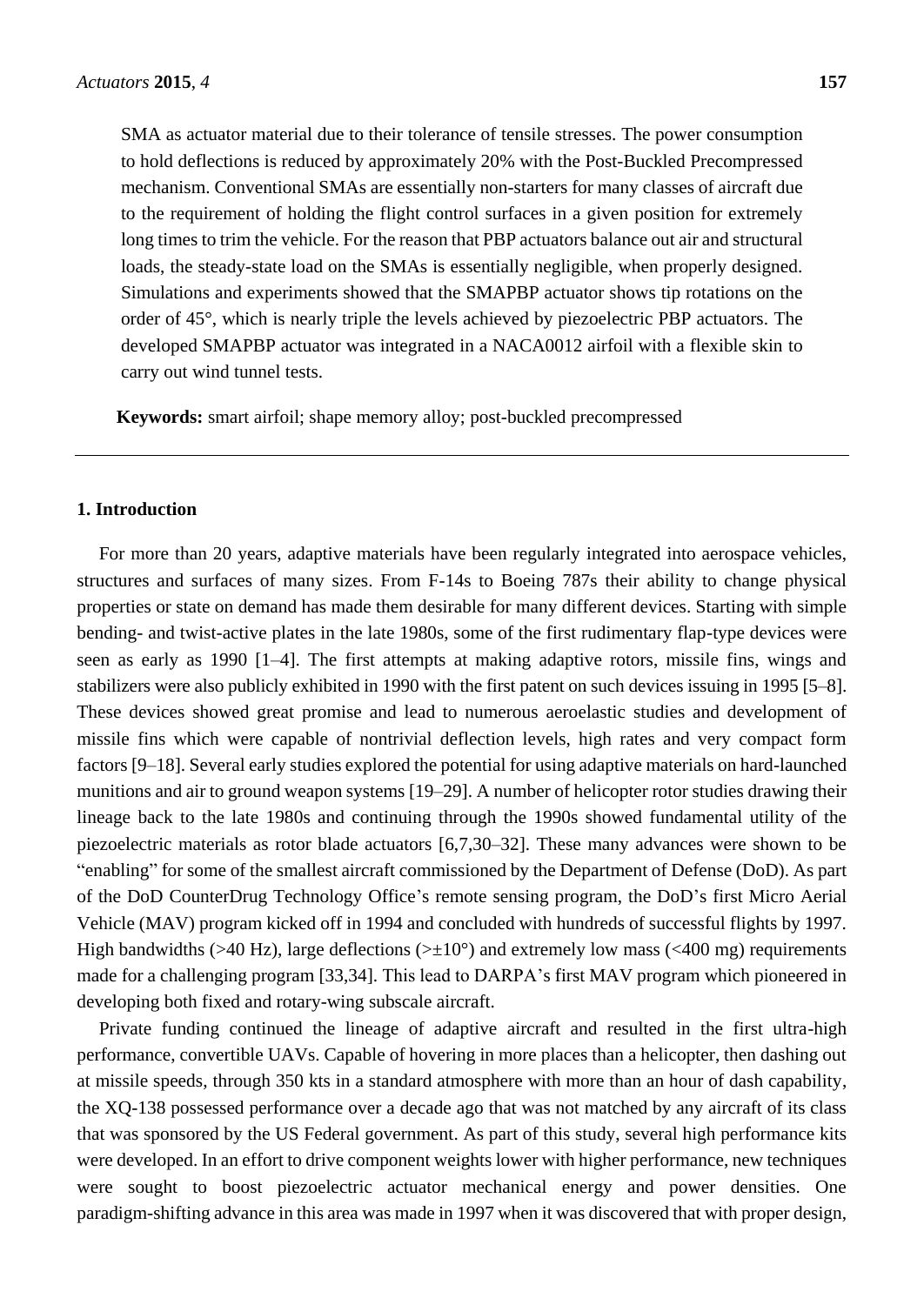piezoelectric elements could possess effective coupling coefficients (and therefore electrical-to-mechanical conversion efficiencies) greater than that of the basic material [35,36]. Although these basic advances were applied only to electrical transformers, their implications for flight control actuation was clear, and resulted in a number of high performance actuators. These Post-Buckled Precompressed (PBP) actuators possessed nearly four times greater deflection levels than their linear counterparts while maintaining all of the force and moment generation capability [37–41]. These actuators were integrated into speed kits for the XQ-138 aircraft which boosted flight speeds by nearly 30% while reducing flight control weight fractions by a factor of 4.8 with respect to conventional electromagnetic flight control actuators.

Although highly successful, piezoelectrically energized PBP actuators possess some profound limitations. The techniques pioneered in References [37,42] showed that through dynamic elastic axis shifting and proper control, extremely high speeds and robust performance can be achieved; however, the elements are still limited.

Following the commercial serial production of XQ-138 PBP actuators, a host of other efforts proliferated. Many of these efforts, like the concept of post-buckled precompressed actuators themselves drew their roots back to the original work of Lesieutre in the late 1990s [35,36]. This, of course, is critical to note, as it was discovered back then that the amount of mechanical strain energy and power consumed could be almost completely nulled by the application of suitable axial force levels. While the team spearheading the XQ-138 program chose to operate just below buckling levels, other groups operated just above them, leading to a host of bi-stable devices. Arrieta, Bilgen, Friswell and Hagedorn employed bi-stable morphing concepts for passive load alleviation [43]. The Friswell team continued to explore many different arrangements of flight control mechanisms including inextensible airfoils [44]. Energy harvesting was enabled by using near-buckling and bi-stable structures fitted with piezoelectric elements [45–51]. One general property that was observed in many of these studies was that with greater levels of near-buckling deflection amplification levels, hysteresis levels were increased dramatically. While the XQ-138 team simply sensed position and closed a loop to solve the problem, high end structural-mechanics models were developed to attack the open-loop variant of the problem. These general concepts were also extended to including hysteresis models and into devices using single crystal piezoelectric transducers [52–54]. Because piezoelectric macro-fiber composites could endure relatively high strain levels, they were employed in a number of flight control surfaces, some of which made it into flight quite successfully [55–59]. To enable these devices a nontrivial amount of work was done on the driving electronics (especially reducing them to flightweight levels) [60].

With limited tensile stress levels to fracture, piezoelectrically driven PBP actuators rapidly can generate so much deflection that they literally tear themselves apart. Accordingly, this paper is centered on a change of actuator material class which allows the benefits of PBP actuation without the hazard of self-destruction. By using Shape Memory Alloys (SMA) in a PBP configuration, some profound benefits are realized. The first is that even at extremely high deflection levels, self-destruction simply does not occur. The second aids with a fundamental problem possessed by PBP actuators: They are fundamentally inefficient electrical-to-mechanical transducer mechanisms. With a PBP actuator configuration, much of this issue is overcome as efficiency levels are boosted often by an order of magnitude. Finally, the power consumption to hold deflection is reduced by one if not two orders of magnitude. Because aircraft often require flight control surfaces to be held in a given position for extremely long times to trim the vehicle, conventional SMAs are essentially non-starters for many classes of aircraft. This is mainly due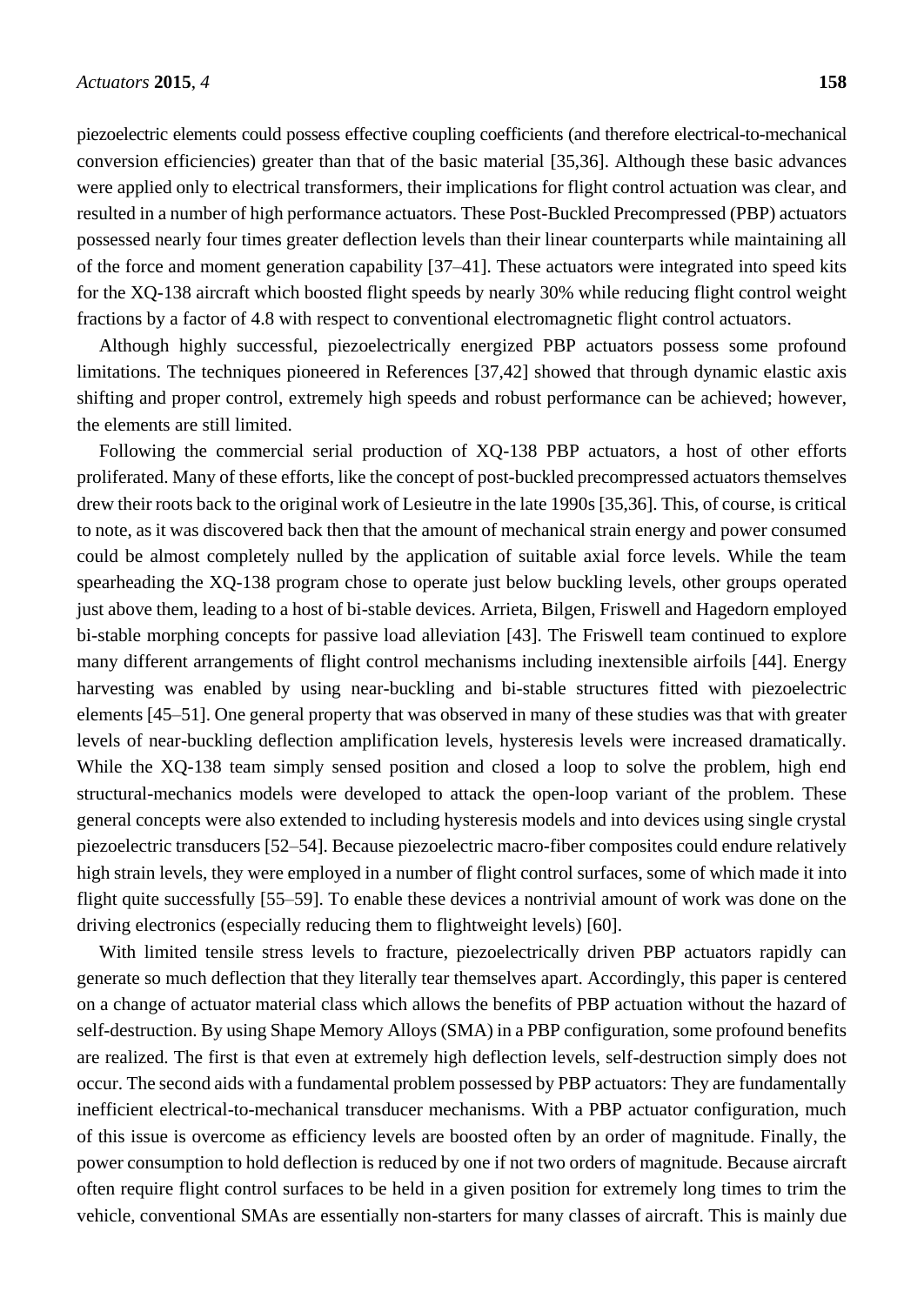to their speed and dominant irreversible energy loss. Because PBP actuators balance out air and structural loads, the steady-state load on the SMAs is essentially negligible, when properly designed. These advantages of SMAPBP actuators will be explored along with basic structural mechanics, proof-of-concept experiments and correlation.

## **2. SMAPBP Actuator**

The principal design of the actuator was a plate with constant thickness but tapered from root to tip to account for air loads. The actuator plate itself was a composite plate with spring-steel fiberglass epoxy layers. A prove of concept study for this kind of SMA actuated PBP actuator was undertaken in reference [43]. The actuators were designed to function with an applied axial buckling load close to the perfect column buckling load of the actuator itself. The test specimen consisted of a tapered composite plate with a spring steel substrate and two 45° glass fiber epoxy composite layers on both sides. The actuator had an overall length of 135 mm with 90 mm of active structure that could be actuated by the SMA wire. Due to the fact that air loads result in high root stresses, the plate itself was tapered from 30 mm at the root to 10 mm at the tip. Preliminary investigations showed that the spring steel substrate available in the lab with a stiffness of 207 GPa and a thickness of 0.127 mm was appropriate to use in the selected design. To actuate the steel composite plate, SMA filaments were attached to the top and bottom of the composite plate. An SMA wire with a 0.254-millimeter diameter, with a stiffness of 75 GPa in the austenitic and 28 GPa in the martensitic state, was selected. An SMA actuation wire of 0.254 millimeter diameter Dynalloy Flexinol [60] was used in these experiments. Prior to the assembly of the actuator, the shape memory alloy wire was prestrained to 2500 µs train plastic strain. The glass fiber layers had the only purpose to create a nonconductive layer between the spring steel substrate and the conductive SMA wire. The 45° orientation was chosen to minimize the impact of the glass fiber layer on the overall stiffness of the plate. The glass fiber cloth layers had a stiffness of 4.519 GPa and a thickness of 0.222 mm for each of the four glass fiber layers.



**Figure 1.** SMAPBP actuator.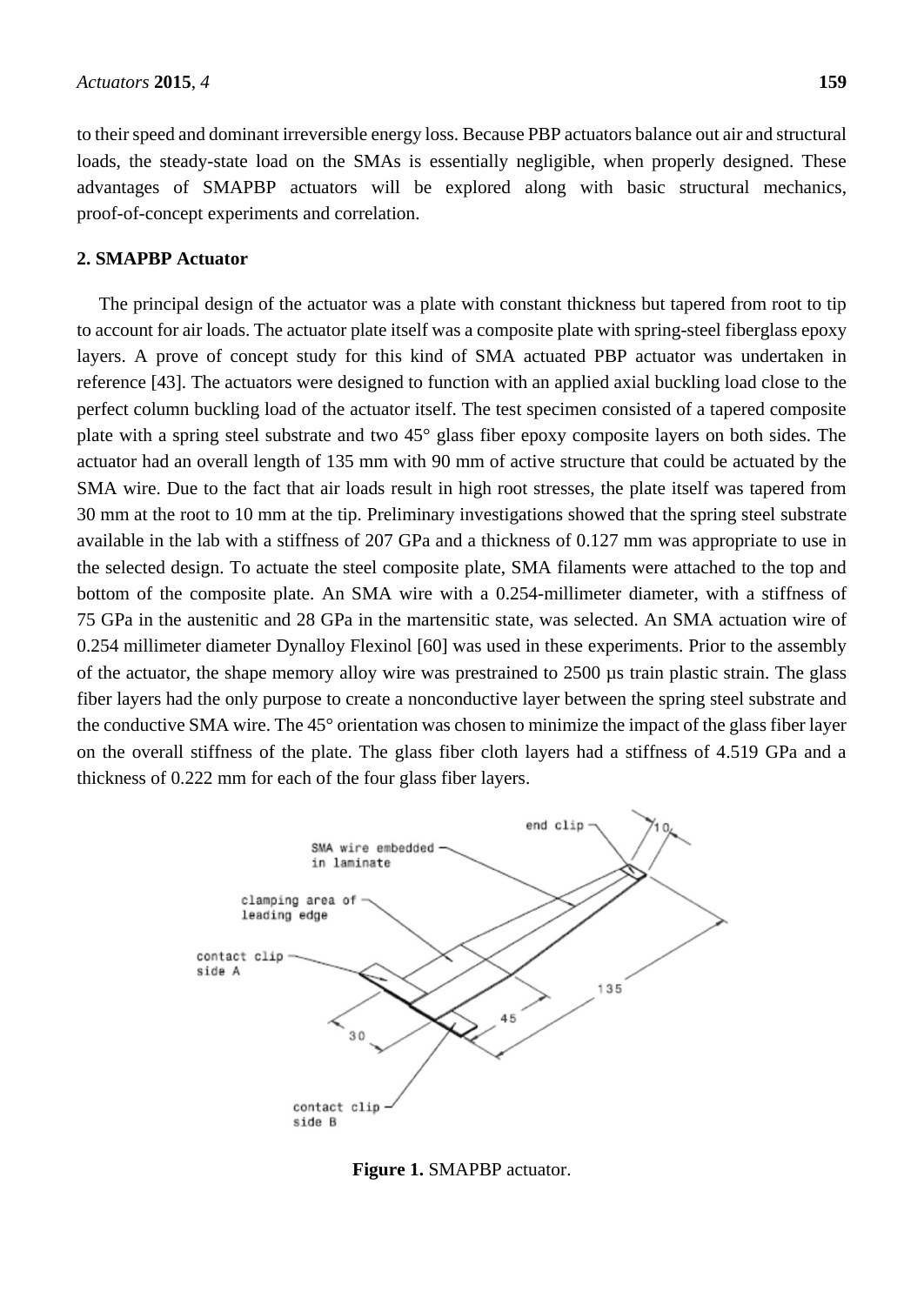The atomic structure changes from Martensite to Austenite by applying heat to the SMA wire. This atomic structure change results in a contraction of the SMA wire and the plate starts to bend. Movement of the SMA wire was suppressed by a clamped steel plate (tip clip) at the tip and a welded steel clip (contact clip) at the root of the test specimen. One single SMA wire was used for actuation of both sides; it was threaded through a transfixion at the tip of the SMAPBP specimen and fixed by a clamped steel plate close to the root of the specimen, the contact clips. The steel substrate served as an electrical conductor in order to produce a closed electrical circle. This arrangement made it possible to actuate both sides separately. For actuation of one side electric power was applied between one of the contact clips and the steel substrate. The steel substrate and the SMA wire were conductively connected by the tip clip (Figure 1).

Due to the observations made in former actuator design steps, it was a natural progression to place the SMA on top of the composite substrate. To prevent the SMA wire from interfering with the bond line between actuator and leading edge, the SMA wire was integrated into the composite at the leading edge. The SMA wire was embedded between two layers of glass fiber epoxy cloth at the clamping area. The 90 mm active length gave the airfoil with integrated actuator an overall length of 150 mm with a 60 mm long leading edge.

## *2.1. Experimental Set-Up*

The test specimen was clamped into the test apparatus in a vertical position. To simulate the axial buckling force  $F_a$ , an elastic band with weights was attached to the tip of the test specimen. The band ran along the whole length of the specimen, weights could easily be added under the test specimen (see Figure 2).



**Figure 2.** SMAPBP actuator clamped in test fixture to measure tip rotation.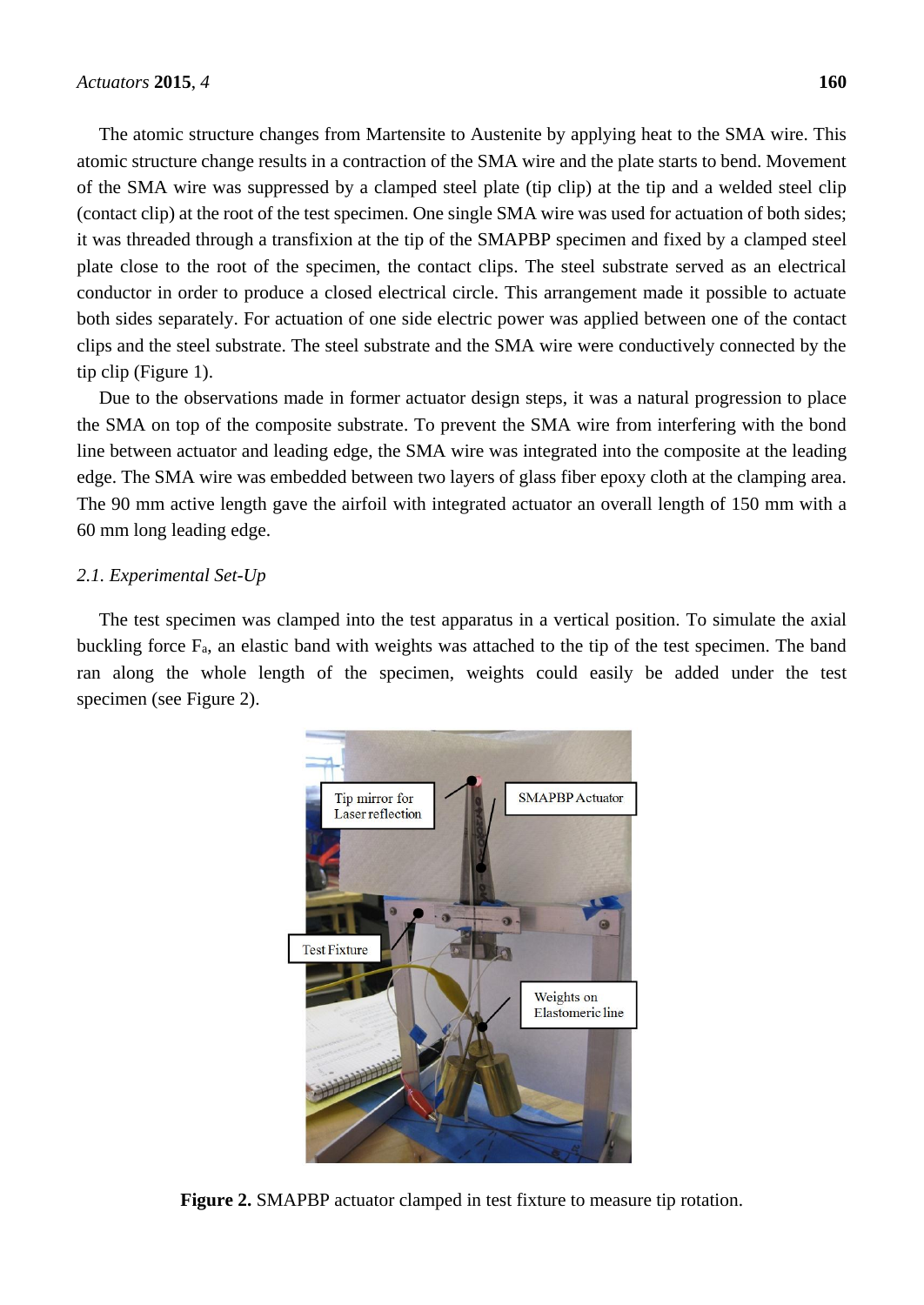The specimen was loaded in 100 g steps which led to axial force steps of approximately 1 N. A mirror at the tip of the actuator was used to measure the tip rotation of the specimen. A laser beam from a light source leveled to the height of the tip was reflected to a displacement measuring device in the distance (Figure 2). This test setup made it possible to measure the tip rotation angle accurately. By applying an electric current on either the top or the bottom SMA wire, the SMA wire started to heat up and therefore contract, the SMAPBP actuator started to bend.

## *2.2. Results*

Figure 3 clearly shows a trend to higher tip rotation angles by increasing the applied axial load. The figure also shows that the displacement with no applied current increases with increasing axial force, this may be caused by bending and buckling phenomena from the applied axial load. The slope of the curves for the different load cases followed also the same pattern. The actuator had nearly no response in the first part of the slope  $(0 A < I < 0.4 A)$ , followed by a steep rise  $(0.4 A < I < 0.75 A)$  and a plateau phase where the tip rotation angle seems to reach a maximum in the order of 55° to 70° dependent on the applied buckling load.



**Figure 3.** Experimental data: tip rotation angle over applied current.

Figure 3 shows the experimental data for the tip rotation over the applied buckling force  $F_a$  for the non-actuated case and the actuated case. The figure shows that the test specimen already had a tip rotation of 4.76° at the start of the experiment without any axial load; this displacement may be caused by the hysteresis of the SMA wire after test actuation prior to the experiment. By subtracting the displacement caused by the external axial force with the displacement due to actuation of the wire, an improvement of 33.5% of tip rotation angle could be obtained by using the Post-Buckled Precompressed (PBP) mechanism in comparison of using the specimen without any externally applied load. An improvement of up to 50.5% of tip rotation angle could be achieved with higher current levels, but due to the fact that the control system described later could only provide a maximum actuation current of  $I = 0.6$  A, the 0.55 A case seemed to be the right fit for the proposed application in the airfoil. Experiments also showed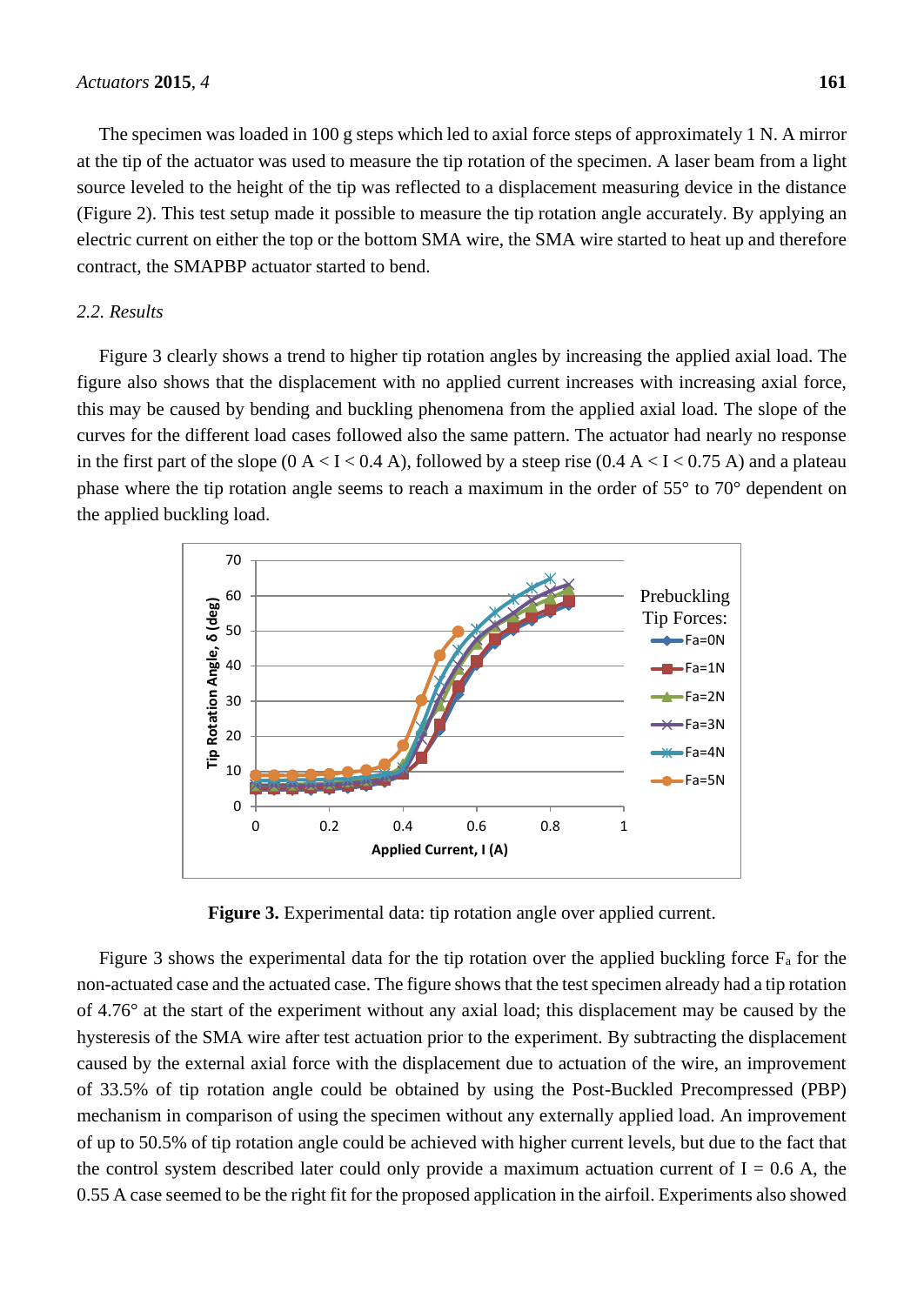that the SMAPBP actuator can achieve blocked force values of up to 0.45 N. Axial buckling force measurement as a function of finite rotation angles. Measuring the initiating buckling force at finite rotation angles presented nontrivial challenges as the ensuing events were dynamic in nature (as opposed to static). Still, once the initiation force levels were applied and the structure settled in a quiescent shape, the axial buckling force could be compared to finite tip rotation levels as shown in Figure 3.

## **3. Airfoil**

The airfoil intended to prove the concept of a SMAPBP actuator actuated airfoil was proposed to have a chord length of 150 mm and a width of 100 mm. As a basis for the modeling of the airfoil, the NACA profile series was considered. The decision was made to use the NACA 0012 profile because of the large amount of available research data for this airfoil. The symmetric airfoil was used because this paper focuses more on the capabilities of the actuator integrated in the airfoil then maximizing the aerodynamic performance (airfoil profile design). The first 60 mm of the profile were used as a D-spar composite leading edge with the last 90 mm being the actuated length. This decision led to a 40% leading edge and 60% actuator distribution in respect to the overall length of the airfoil.

Figure 4 shows the assembly of the airfoil without the skin. The airfoil structure basically consisted of four main components; the carbon fiber composite leading edge, the actuators, the trailing edge and the elastic latex skin. The leading edge was based on the shape of a NACA0012 [61] airfoil with a chord length of 150 mm. In order to obtain a smooth crossover between the leading edge contour and the straight skin to the trailing edge, a rounded edge was designed at the end of the leading edge. At a distance of 48 mm from the leading edge, a rounded chamfer was used to smoothen the crossover.



**Figure 4.** Drawing of assembled airfoil without applied skin.

The SMAPBP actuator was clamped and bonded to the inside of the leading edge at the ends of the carbon composite layer. This design approach made it possible to use the entire chord length of the airfoil more effectively because the clamping area of the actuator was integrated into the substructure of the leading edge and not behind the leading edge. This approach led to a higher actuated length and therefore larger trailing edge displacements.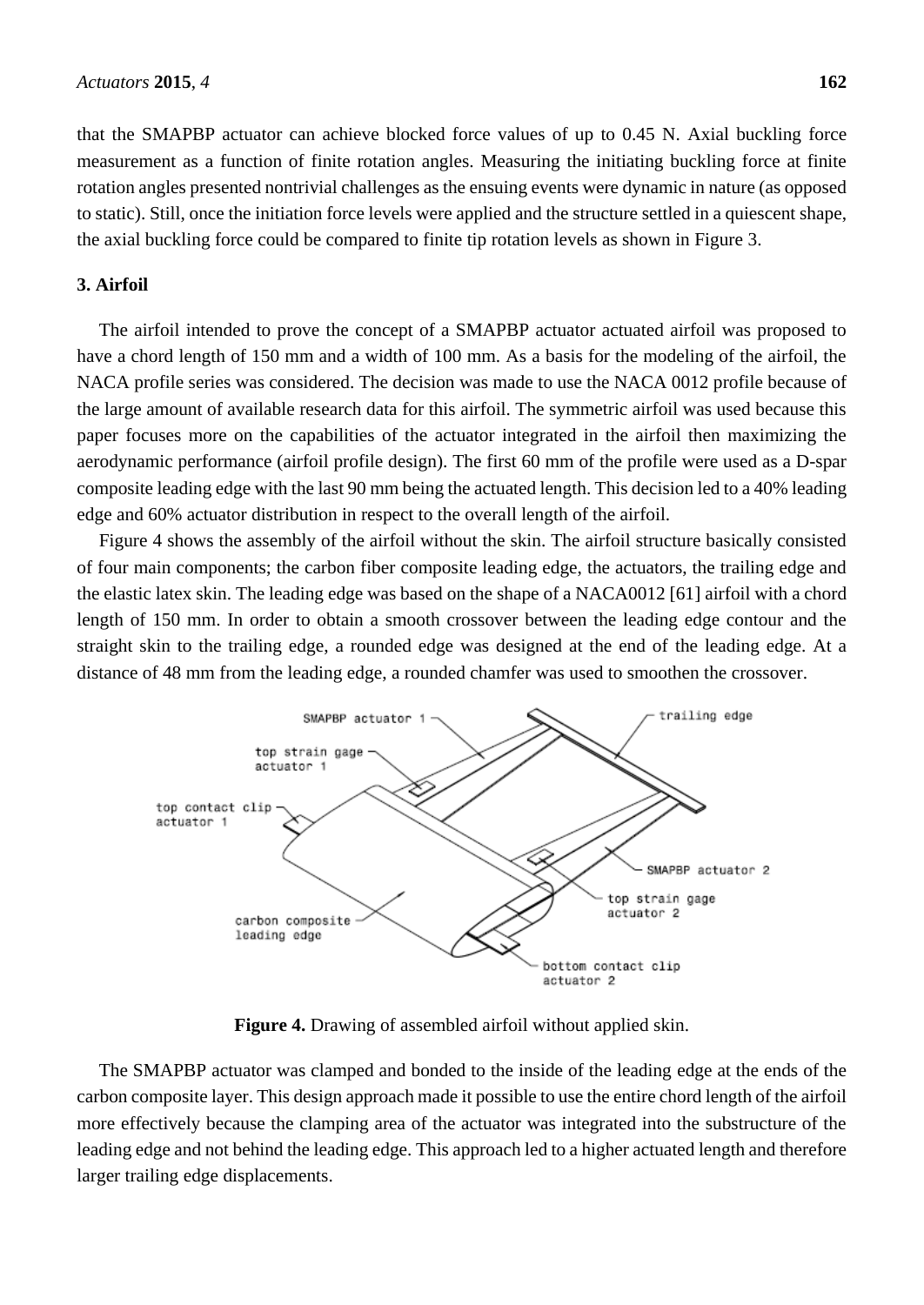## *Actuators* **2015**, *4* **163**

The trailing edge consisted of a simple bended steel sheet. The trailing edge had the only purpose to connect the two actuators and to obtain a fixture for the applied skin. The trailing edge had an overall length of 100 mm (similar to the width of the leading edge), a thickness of 0.127 mm and a width of 5 mm. Figure 5 shows the manufactured airfoil with attached elastic skin.



**Figure 5.** Manufactured airfoil with elastic skin.

The skin had the purpose to give the airfoil a smooth surface and to apply the necessary buckling load to the SMAPBP actuator. The skin consisted of a 100 mm long and 40 mm wide latex tube. Based on tensile tests, an applied axial load of Faskin of the skin between 6 N and 8 N was measured, which was just below the Euler buckling loads both computed and experimentally observed.

# *3.1. Adaptive Shape Change of Airfoil*

With simple trigonometric relationships the form change of the airfoil can be modeled mathematically. Figures 6 and 7 show the entire airfoil with leading edge, actuator and skin for variable actuator tip rotation angles. The skin covers the whole outline of the airfoil. The following figures show the shape of the airfoil for actuator tip rotation angles of  $\delta = 0^{\circ}$  and  $\delta = 30^{\circ}$ .



**Figure 6.** Airfoil cross section at  $\delta = 0$ °.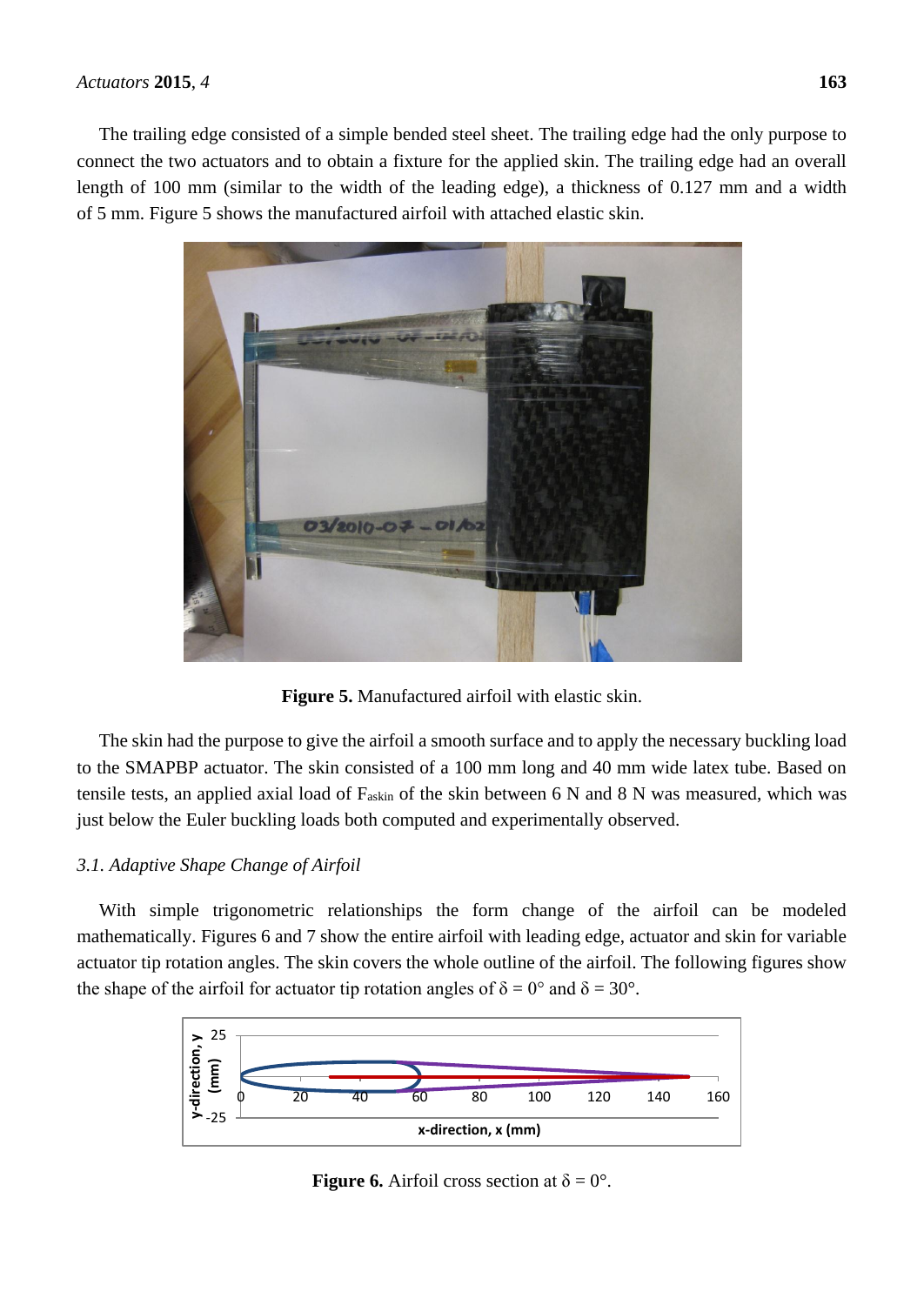

**Figure 7.** Airfoil cross section at  $\delta = 30^{\circ}$ .

## *3.2. Active Position Feedback System*

Due to the highly hysteretic and nonlinear behavior of the shape memory alloy actuator, it was necessary to introduce an active position feedback system to the airfoil. The control system had the function to control the tip displacement over the applied actuator current. Different concepts for the feedback system were considered and the decision was made to use strain gages to measure the variation of strain on the surface of the actuator.

The strain on the surface correlates directly to the curvature of the actuator and therefore to the tip rotation angle. Figure 8 shows the principle architecture of the active position feedback system proposed for the airfoil. For the proposed airfoil the strain gage in a Wheatstone bridge is used as sensor while the actuator is the actual SMAPBP actuator with current amplifier and the controller which is the control routine is developed in Labview®.



**Figure 8.** Position feedback system architecture.

By displacing the trailing edge, the resistance of the strain gages applied on the actuators changed. The sensor (strain gage and Wheatstone bridge) senses a change in voltage that was then read into the analog input channels of the data acquisition system (DAQ). The DAQ system was connected over a USB port to a personal computer with Labview® application. The control routine simply minimizes the difference between current and desired position.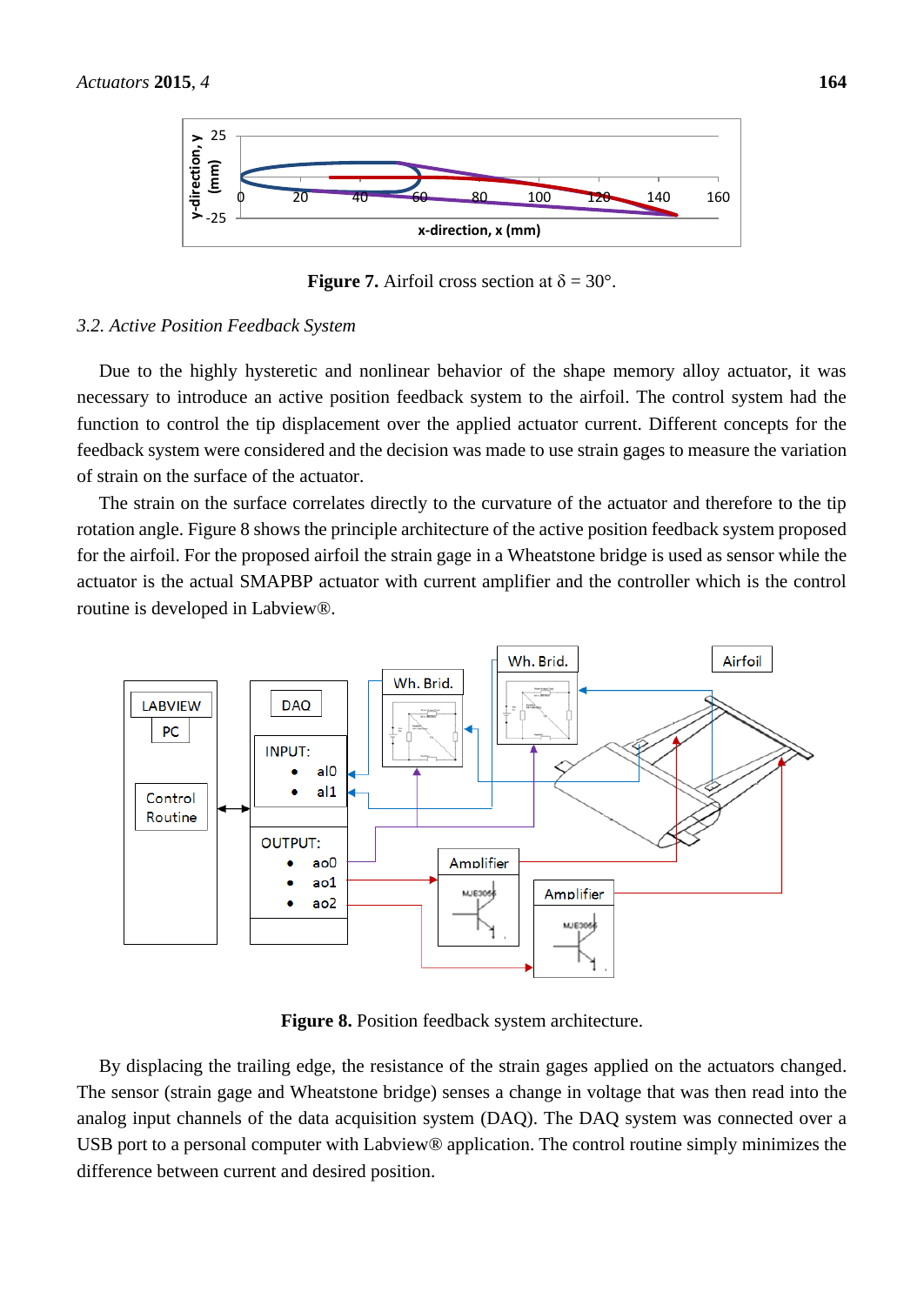Due to the fact that Labview® only provides a variable voltage output and that a variable current level was needed to actuate the actuator's SMA wires, a current amplifier needed to be interposed. With this simple position feedback loop it was possible to overcome the nonlinear hysteretic behavior of the SMA wire and made it possible to command the trailing edge of the airfoil to a specific predetermined displacement.

# *3.3. Wind Tunnel Tests*

Wind tunnel tests were undertaken in the open circuit  $31 \times 46$  cm wind tunnel at The University of Kansas, which possesses a turbulence factor of 1.1. The purpose of the wind tunnel tests was to prove the performance of the airfoil in a real life application. The wind tunnel tests should prove if the SMAPBP actuator could be able to displace the trailing edge and increase the lift due to actuation. The performance of the airfoil was evaluated for different angles of attack and different actuator tip angle rotations. Figure 9 shows the airfoil in the wind tunnel in an unactuated state before the commencement of the tests.



**Figure 9.** Side view of airfoil in wind tunnel.

Measurements were taken for actuator tip rotation angles of  $\delta = 0^\circ$ ,  $\delta = 10^\circ$ ,  $\delta = 20^\circ$  and  $\delta = 30^\circ$  with angles of attack of  $\alpha = 0^{\circ}$ ,  $\alpha = 2^{\circ}$ ,  $\alpha = 6^{\circ}$  and  $\alpha = 10^{\circ}$ . For each angle of attack the measurements of the four tip rotation were undertaken. After each angle-of-attack measurement, the wind tunnel was turned off and a new angle of attack was adjusted.

Figure 10 shows the actuated airfoil; the white wires are for the actuation of the SMAPBP actuator and the brown wires are from the strain gages applied to the actuators. The SMAPBP actuator performed well during the wind tunnel tests, the trailing edge was displaced up to  $\delta = 30^{\circ}$ . The behavior of the airfoil in the wind tunnel seemed different than without any applied air flow. A noticeable difference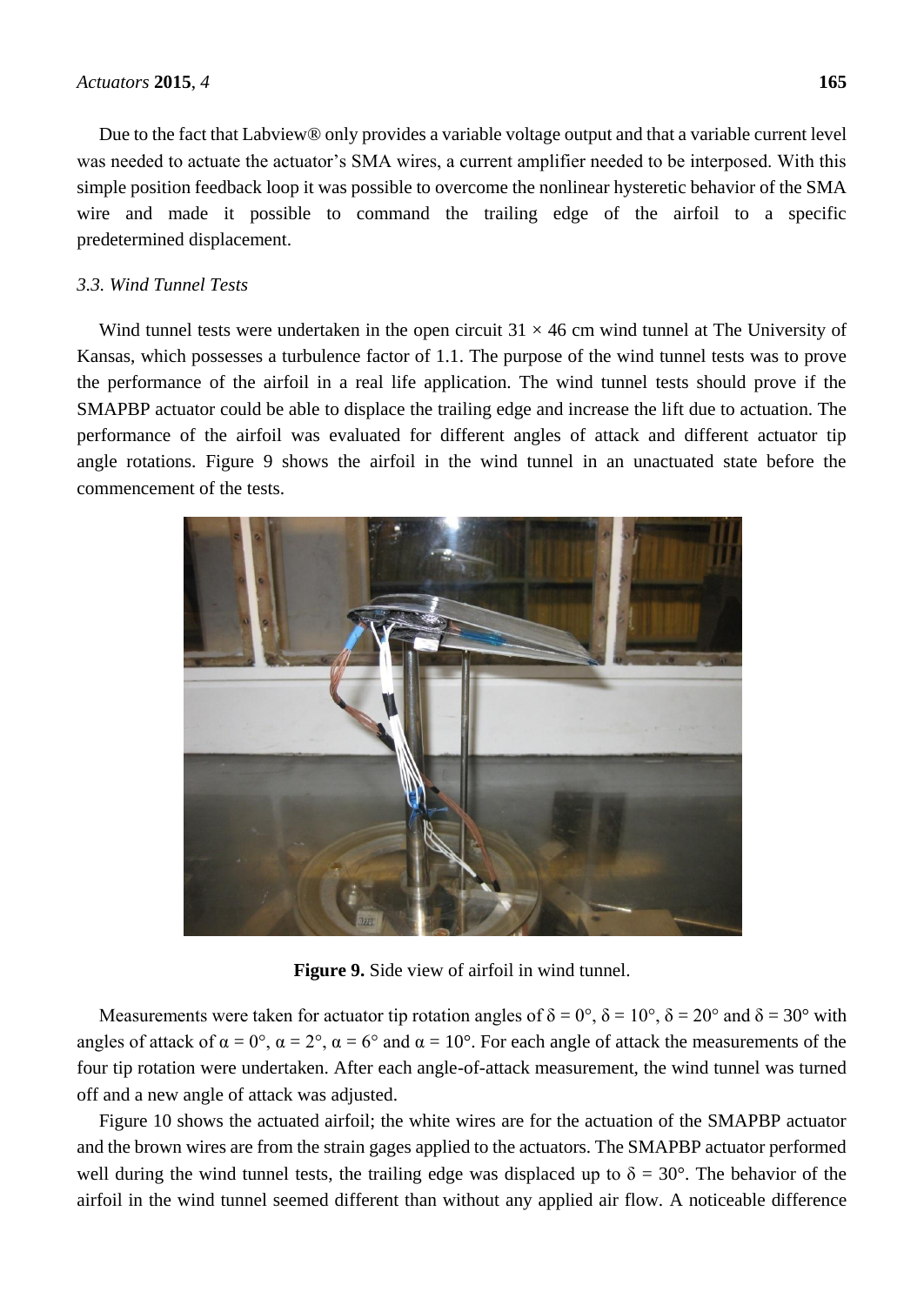was seen in the power consumption of the actuators. The consumption with airflow was significantly higher than without any airflow. Without any airflow an actuator tip rotation angle of  $\delta = 30^{\circ}$  could be achieved with 0.6 A actuation current, during the wind tunnel tests a actuation current of up to 1.0 A needed to be applied to achieve similar displacements. This effect might be caused by convectional cooling of the SMA actuator wires by the surrounding airflow. Due to the fact that the airfoil did not have side panels, air flow could enter into the airfoil and cool down the SMA wires.



**Figure 10.** Side view of Airfoil in Wind Tunnel with a Tip Rotation of  $\delta = 30^{\circ}$ .

The wind tunnel experiments obtained also lift and drag coefficients for the different actuator tip angle rotations and angles of attack.



Figure 11. Lift coefficient over angle of attack from wind tunnel experiments.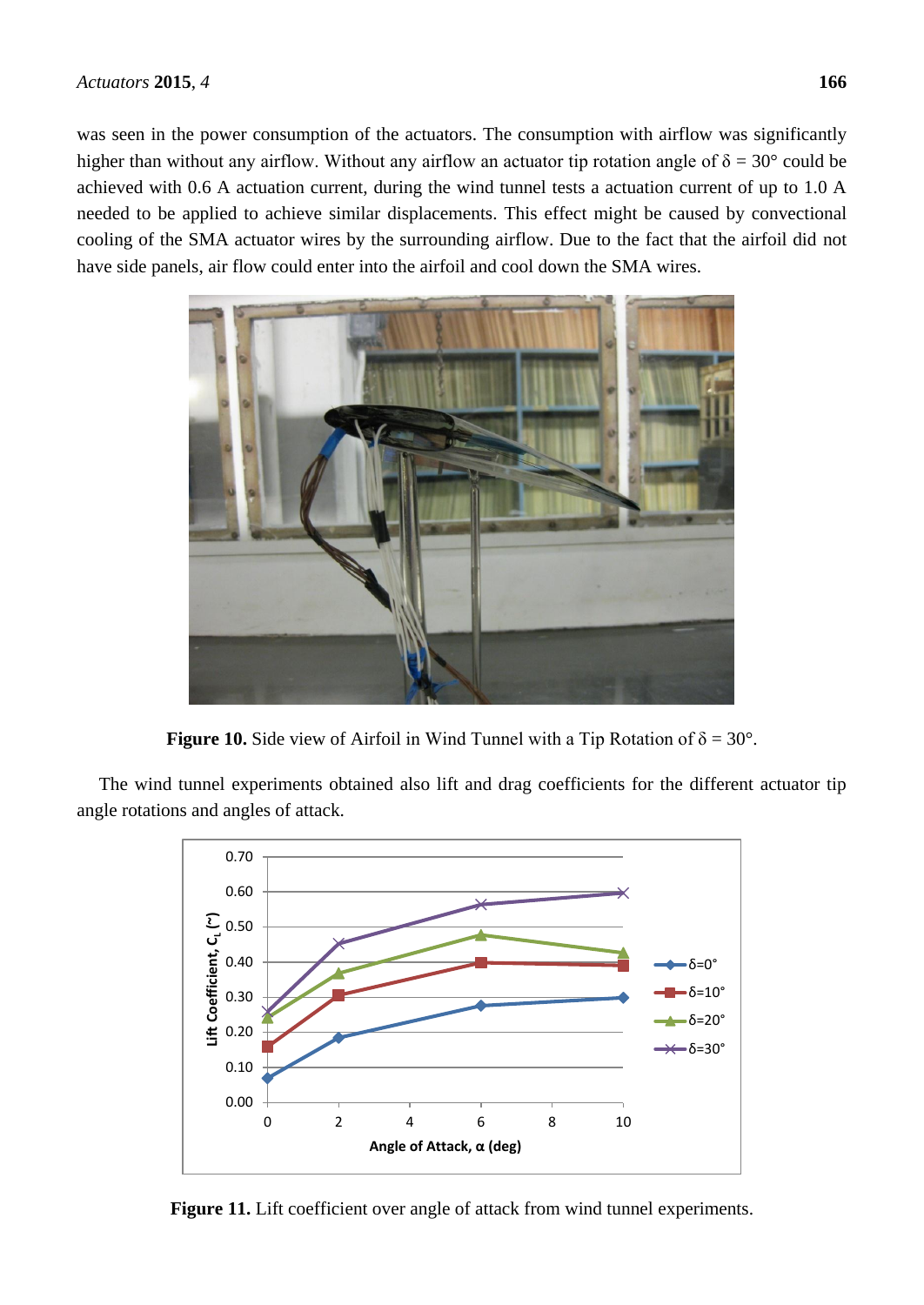Figure 11 shows the lift coefficient over various angles of attack and actuator tip displacement angles. The figure shows that the lift increased with an increasing angle of attack  $\alpha$  and increasing actuator tip rotation angle δ. The values for the lift coefficient for an angle of attack of  $\alpha = 6^{\circ}$  and  $\alpha = 10^{\circ}$  had similar values. For an actuator tip rotation angle of  $\delta = 20^{\circ}$ , the lift coefficient of the  $\alpha = 10^{\circ}$  case was even smaller than the  $\alpha = 6^\circ$ .

Nevertheless, the wind tunnel tests proved that the airfoil was working under operating conditions. The experiments showed that the lift can be increased substantially by actuating the SMAPBP actuator. The wind tunnel experiments also showed that the SMAPBP actuator can overcome the aerodynamic loads and displace the trailing edge.

# **4. Conclusions**

The Post-Buckled Precompressed (PBP) amplification techniques works well with antagonistically arranged SMA bender beams of the SMAPBP actuator. A 135 mm long steel-fiberglass-epoxy composite actuator was actuated by a pair of 0.254 mm diameter Dynalloy Flexinol wires. The SMAPBP actuator design presented in this paper is capable of achieving high tip displacements and rotations. The specimen demonstrated deflection levels in excess of 120° peak-to-peak, representing a deflection growth of 50.5% at axial loads of 5 N. Currently, the actuator is optimized for a buckling force of around 3.5 N–4.5 N and an actuated/buckling length of 90 mm. Therefore, the work presented in this paper can serve as a basic design study for future SMAPBP actuators for other load cases and applications. With the employment of the SMAPBP actuator in an airfoil, the concept of an adaptive flap system with SMA actuation and applied PBP mechanism was presented. Experiments showed that the SMAPBP actuator can achieve high trailing edge displacements and overcome blocked forces originating from airloads. Wind tunnel experiments showed that the airfoil was working well in flight conditions and that the SMAPBP actuator was able to overcome the aerodynamic loads introduced by the air flow.

#### **Acknowledgments**

The authors would like to acknowledge the Transportation Research Institute (TRI) of the University of Kansas for its financial support of the research in the Adaptive Aerostructures Laboratory of the University of Kansas.

## **Author Contributions**

The authors contributed equally to this paper.

# **Conflicts of Interest**

The authors declare no conflict of interest.

## **References**

1. Crawley, E.; Lazarus, K.; Warkentin, D. Embedded actuation and processing in intelligent materials. In Proceedings of the 2nd International Workshop on Composite Materials and Structures for Rotorcraft, Troy, NY, USA, 14–15 September 1989.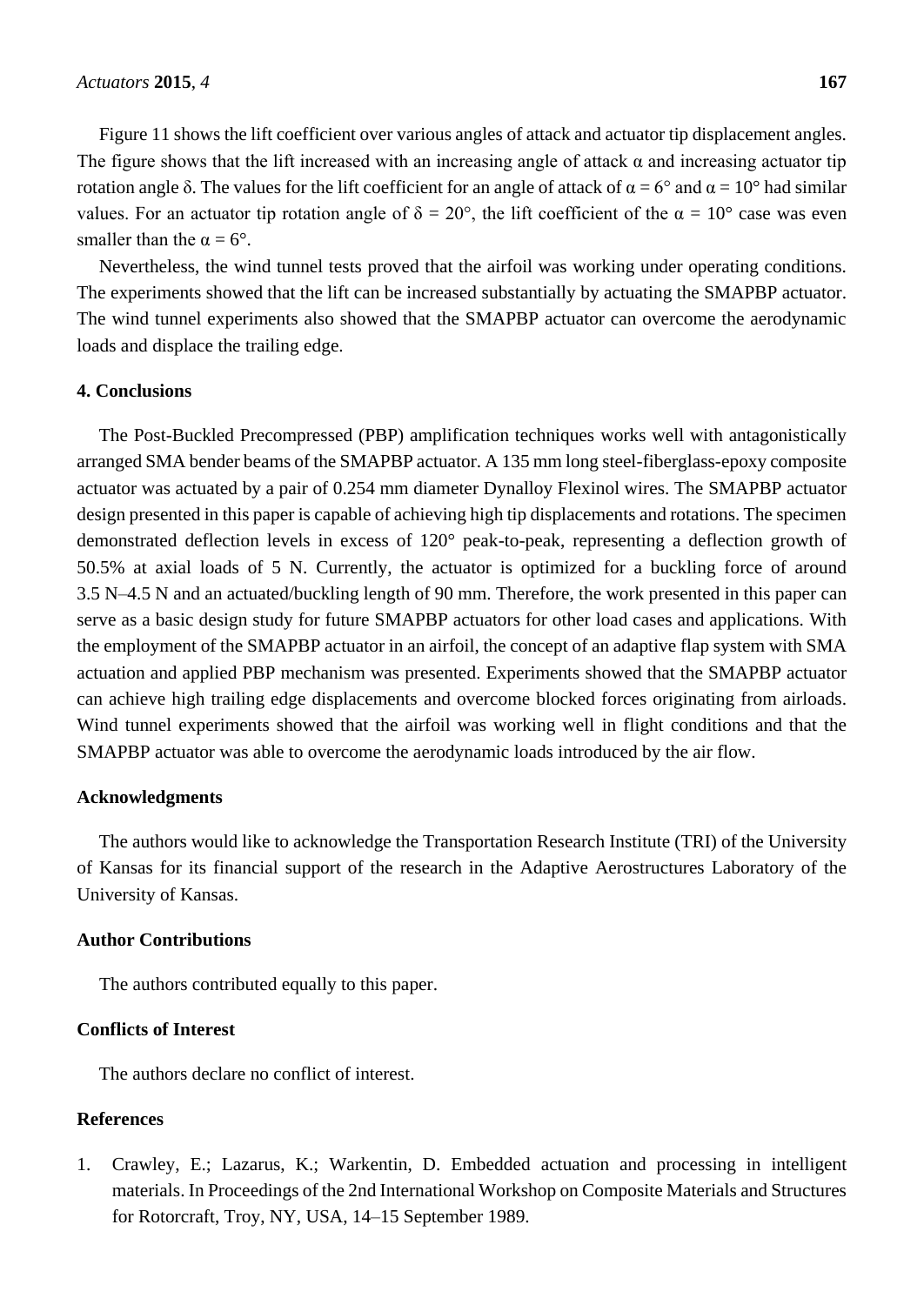- 2. Lazarus, K.; Crawley, E. Multivariable active lifting surface using strain actuation: analytical and experimental results. In Proceedings of the Third International Conference on Adaptive Structures, San Diego, CA, USA, 9–11 November 1992.
- 3. Lazarus, K.; Crawley, E.; Bohlmann, J.D. Static aerolastic control using strain actuated adaptive structures. *J. Intell. Mater. Syst. Struct.* **1991**, *2*, 386–410.
- 4. Spangler, R.L.; Hall, S.R. Piezoelectric actuators for helicopter rotor control. In Proceedings of the 31st Structures, Structural Dynamics and Materials Conference, Long Beach, CA, USA, 2–4 April 1990.
- 5. Barrett, R. Intelligent rotor blade actuation through directionally attached piezoelectric crystals. In Proceedings of the 46th AHS National Conference and Forum, Washington, DC, USA, 21–23 May 1990.
- 6. Barrett, R. Intelligent Rotor Blade and Structures Development using Piezoelectric Crystals. Master's Thesis, the UM, College Park, MD, USA, 1990.
- 7. Barrett, R. Method and Apparatus for Sensing and Actuating in a Desired Direction. U.S. Patent 5,440,193, August 1995.
- 8. Barrett, R. Actuation strain decoupling through enhanced directional attachment in plates and aerodynamic surfaces. In Proceedings of the First European Conference on Smart Structures and Materials, Glasgow, UK, 12–14 May 1992; pp. 383–386.
- 9. Ehlers, S.M.; Weisshaar, T.A. Static Aeroelastic Behavior of an Adaptive Laminated Piezoelectric Composite Wing. In Proceedings of the 31st Structures, Structural Dynamics, and Materials Conference, Long Beach, CA, USA, 2–4 April 1990; pp. 1611–1623.
- 10. Ehlers, S.M.; Weisshaar, T.A. Adaptive wing flexural axis control. In Proceedings of the Third International Conference on Adaptive Structures, San Diego, CA, USA, 9–11 November 1992.
- 11. Ehlers, S.M.; Weisshaar, T.A. Effects of material properties on static aerolastic control. In Proceedings of the 33rd Structures, Structural Dynamics and Materials, Dallas, TX, USA, 13–15 April 1992.
- 12. Barrett, R. Active plate and missile wing development using dap elements. *AIAA J.* **1994**, *32*, 601–609.
- 13. Barrett, R. Active plate missile development using EDAP elements. *J. Smart Mater. Struct.* **1992**, *1*, 214226.
- 14. Barrett, R. Active composite torque-plate fins for subsonic missiles. In Proceedings of the Dynamic Response of Composite Structures Conference, New Orleans, LA, USA, 20 August–1 September 1993.
- 15. Barrett, R. *Advanced low-Cost Smart Missile Fin Technology Evaluation*; Report to the USAF Armament Directorate, Eglin Air Force Base: Eglin, FL, USA, 1993.
- 16. Barrett, R.; Brozoski, F.; Gross, R.S. Design and testing of a subsonic all-moving adaptive flight control surface. *AIAA J.* **1997**, *35*, 1217–1219.
- 17. Barrett, R.; Brozoski, F. Missile flight control using active flexspar actuators. *J. Smart Mater. Struct.* **1996**, *5*, 121–128.
- 18. Barrett, R. Active aeroelastic tailoring of an adaptive flexspar stabilator. *J. Smart Mater. Struct.* **1996**, *5*, 723–730.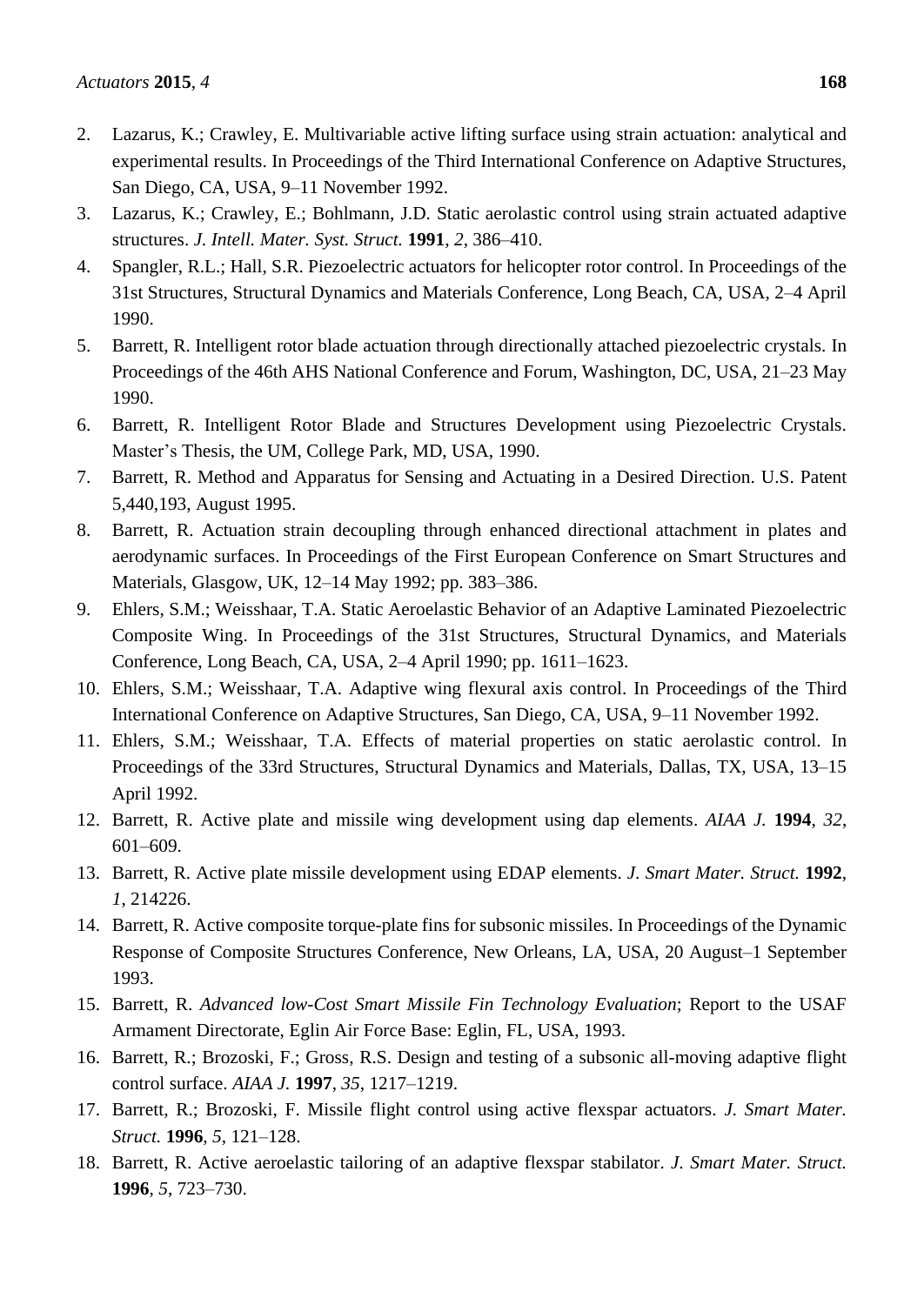- 19. Barrett, R. *Invention and Evaluation of the Barrel Launched Adaptive Munition (BLAM)*; Final report for USAF contract no. F-49620-93-C-0063, USAF Wright Laboratory Flight Vehicles Branch: Wright-Patterson AFB, OH, USA, 1995.
- 20. Barrett, R.; Stutts, J. *Barrel-Launched Adaptive Munition BLAM Experimental Round Research*; Final report for USAF contract no. F-49620-93-C-0063, USAF Wright Laboratory Flight Vehicles Branch: Wright-Patterson AFB, OH, USA, 1997.
- 21. Winchenbach, G. *Cone Aerodynamic Test*; Aeroballistic Research Facility Ballistic Spark Range Technical Report; USAF Wright Laboratory Flight Vehicles Branch: Wright-Patterson AFB, OH, USA, 1996.
- 22. Barrett, R.; Stutts, J. Modelling, Design and testing of a barrell-launched adaptive munition. In Proceedings of the 4th Annual SPIE Symposium on Smart Structures and Materials, San Diego, CA, USA, 3–6 March 1997.
- 23. Barrett, R. *Design, Construction and Testing of a Prrof-of-Cncept Smart Compressed Reversed Adaptive Munition*; SCRAM Report, Final Report to the USAF Armament Directorate, Wright Laboratory: Eglin AFB, FL, USA, 1996.
- 24. Barrett, R.; Stutts, J. Development of a piezoceramic flight control surface actuator for highly compressed munitions. In Proceedings of the 39th Structures, Structural Dynamics and Materials Conference, Long Beach, CA, USA, 20–23 April 1998.
- 25. Barrett, R. *Construction and Test Report for a Rotationally Active Linear Actuator (RALA) Adaptive Canard*; Final Report for McDonnell Douglas: St. Louis, MO, USA, 1997.
- 26. Knowles, G.; Barrett, R.; Valentino, M. Self-contained high authority control of miniature flight control systems for aera dominace. In Proceedings of the SPIE 11th International Symposium on Smart Structures and Materials, San Diego, CA, USA, 14–18 March 2004.
- 27. Lee, G. *Range-Extended Adaptive Munition (REAM)*; Final Report from Lutronix Corporation to the DARPA: Del Mar, CA, USA, 1999.
- 28. Lee, G. *40/50 Caliber Range-Extended Adaptive Munition (REAM)*; Final Report from Lutronix Corporation to the US Army TACOM-ARDEC: Del Mar, CA, USA, 2000.
- 29. Rabinovitch, O.; Vinson, J.R. On the design of piezoelectric smart fins for flight vehicles. *J. Smart Mater. Struct.* **1993**, *12*, 686–695.
- 30. Barrett, R. *High Bandwith Electric Rotor Blade Actuator Study*; Phase I SBIR proposal submitted to the U.S. Army Aviation System Command: St. Louis, MO, USA, 27 June 1992.
- 31. Barrett, R.; Stutts, J. Design and testing of a 1/12th scale solid state adaptive rotor. *J. Smart Mater. Struct.* **1997**, *6*, 686–695.
- 32. Barrett, R.; Frye, P.; Schliesman, M. Design, constructionand characterization of a flightworty piezoelectric solid state adaptive rotor. *J. Smart Mater. Struct.* **1998**, *7*, 422–431.
- 33. Lee, G. *Design and Testing of the Kolibri Vertical Take-Off and Landing Micro Aerial Vehicle*; Final report to the Department of Defense CounterDrug Technology Office: Washington, DC, USA, 1997.
- 34. Barrett, R.; Howard, N. Adaptive aerostructures for subscale aircraft. In Proceedings of the 20th Southeastern Conference on Theoretical and Applied Mechanics, Pine Mountains, GA, USA, 17 April 2000.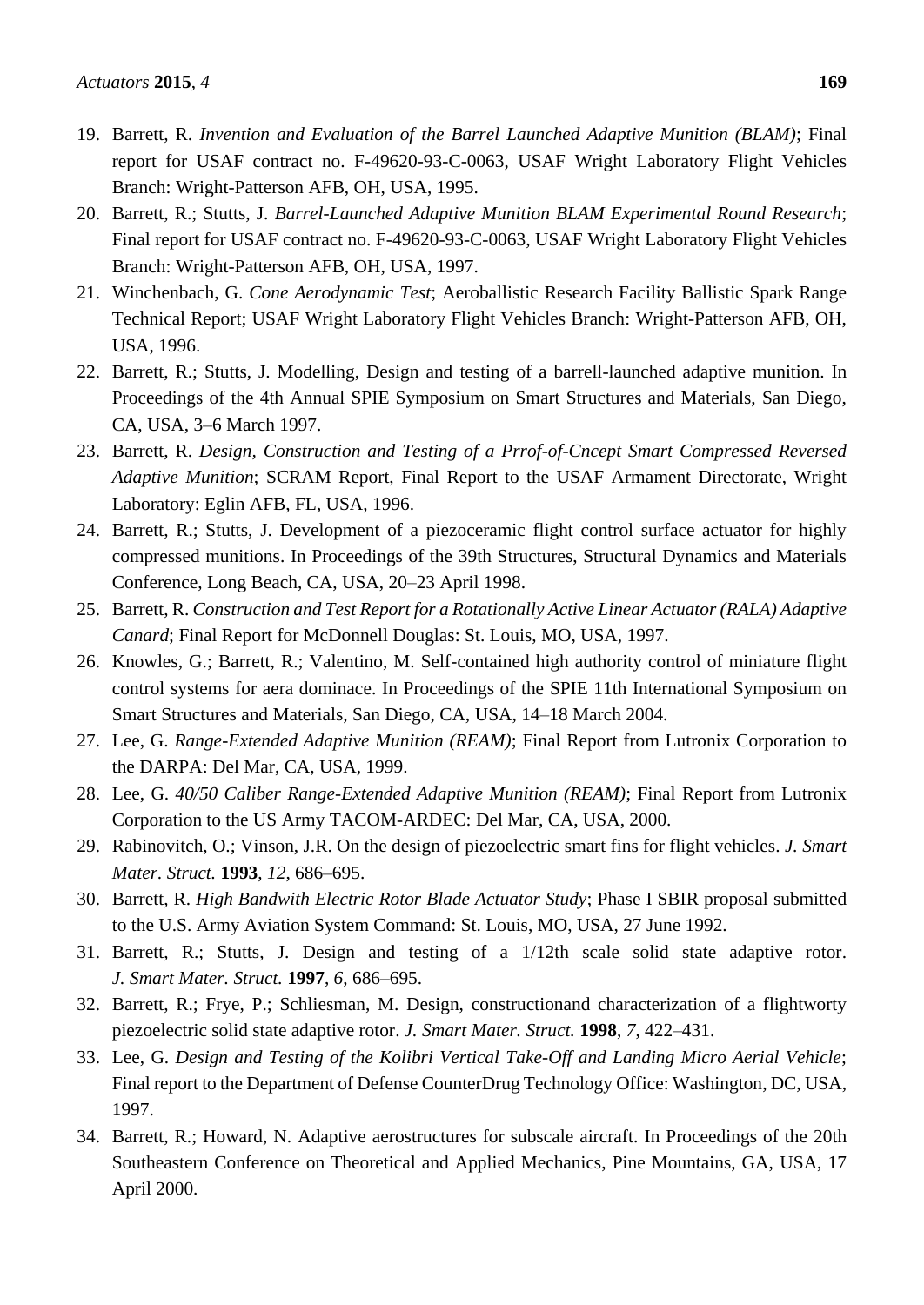- 35. Lesieutre, G.A.; Davis, C.L. Can a Coupling Coefficient of a Piezoelectric Actuator be Higher than its Active Material? *J. Intell. Mater. Syst. Struct.* **1997**, *8*, 859–867.
- 36. Lesieutre, G.A.; Davis, C.L. Transfer Having a Coupling Coefficient Higher than its Active Material. U.S. Patent 6,236,143, 22 May 2001.
- 37. Barrett, R.; Tisco, P. PBP Adaptive Actuator Device and Embodiments. International Patent Application Number PCT/NL2005/000054, via TU Delft, 18 February 2005.
- 38. Barrett, R.; Vos, R.; Tisco, P.; De Breuker, R. Post-Buckled Precompressed (PBP) Actuators: Enhancing VTOL Autonomous High Speed MAVs. In Proceedings of the 13th AIAA/ASME/AHS Adaptive Structures Conference, Austin, TX, USA, 18–21 April 2005.
- 39. Vos, R.; De Breuker, R.; Barrett, R.; Tisco, P. Morphing Wing Flight Control via Post-Buckled Precompressed Piezoelectric Actuators. *AIAA J. Aircr.* **2007**, *44*, 1060–1068.
- 40. Barrett, R.; McMurtry, R.; Vos, R.; Tisco, P.; De Breuker, R. Post-Buckled Precompressed Pieyoelectric Flight Control Actuator Design, Development and Demonstration. *J. Smart Mater. Struct.* **2006**, *15*, 1323–1331.
- 41. De Breuker, R.; Vos, R.; Barrett, R.; Tisco, P. Nonlinear Semi-Analytical Modeling of Post-Buckled Precompressed (PBP) Piezoelectric Actuators for UAV Flight Control. In Proceedings of the 47th AIAA/ASME/ASCE/AHS/ASC Structures, Structural Dynamics and Materials Conference 14th AIAA/ASME/AHS Adaptive Structures Conference, Newport, RI, USA, 1–4 May 2006.
- 42. Van Schravendijk, M.; Groen, M.; Vos, R.; Barrett, R. Closed Loop Control for High Bandwidth, High Curcature Post-Buckled Precompressed Actuators. In Proceedings of the 50th AIAA/ASME/ASCE/AHS/ASC Structures, Structural Dynamics, and Materials Conference 17th AIAA/ASME/AHS Adaptive Structures Conference 11th AIAA No, Palm Springs, CA, USA, 4–7 May 2009.
- 43. Arrieta, A.F.; Bilgen, O.; Friswell, M.I.; Hagedorn, P. Passive load alleviation bi-stable morphing concept. *AIP Adv.* **2012**, *2*, doi:10.1063/1.4739412.
- 44. Bilgen, O.; Friswell, M.I. Implementation of a Continuous-Inextensible-Surface Piezocomposite Airfoil. *J. Aircr.* **2013**, *50*, 508–518.
- 45. Friswell, M.I.; Ali, S.F.; Bilgen, O.; Adhikari, S.; Lees, A.W.; Litak, G. Nonlinear Piezoelectric Vibration Energy Harvesting from an Inverted Cantilever Beam with Tip Mass. *J. Intell. Mater. Syst. Struct.* **2012**, *23*, 1505–1521.
- 46. Arrieta, A.F.; Bilgen, O.; Friswell, M.I.; Hagedorn, P. Morphing dynamic control for bi-stable composites. *J. Intell. Mater. Syst. Struct.* **2012**, doi:10.1177/1045389X12449918.
- 47. Bilgen, O.; Butt, L.M.; Day, S.R.; Sossi, C.A.; Weaver, J.P.; Wolek, A.; Mason, W.H.; Inman, D.J. A Novel Unmanned Aircraft with Solid-State Control Surfaces: Analysis and Flight Demonstration. *J. Intell. Mater. Syst. Struct.* **2012**, doi:10.1177/1045389X12459592.
- 48. Borowiec, M.; Litak, G.; Friswell, M.I.; Ali, S.F.; Adhikari, S.; Lees, A.W.; Bilgen, O. Energy Harvesting in Piezoelastic Systems Driven by Random Excitations. *Int. J. Struct. Stab. Dyn.* **2012**, doi:10.1142/S0219455413400063.
- 49. Arrieta, A.F.; Bilgen, O.; Friswell, M.I.; Hagedorn, P. Modeling and configuration control of multi-stable piezoelectric composites. *Smart Mater. Struct.* **2013**, submitted for publication.